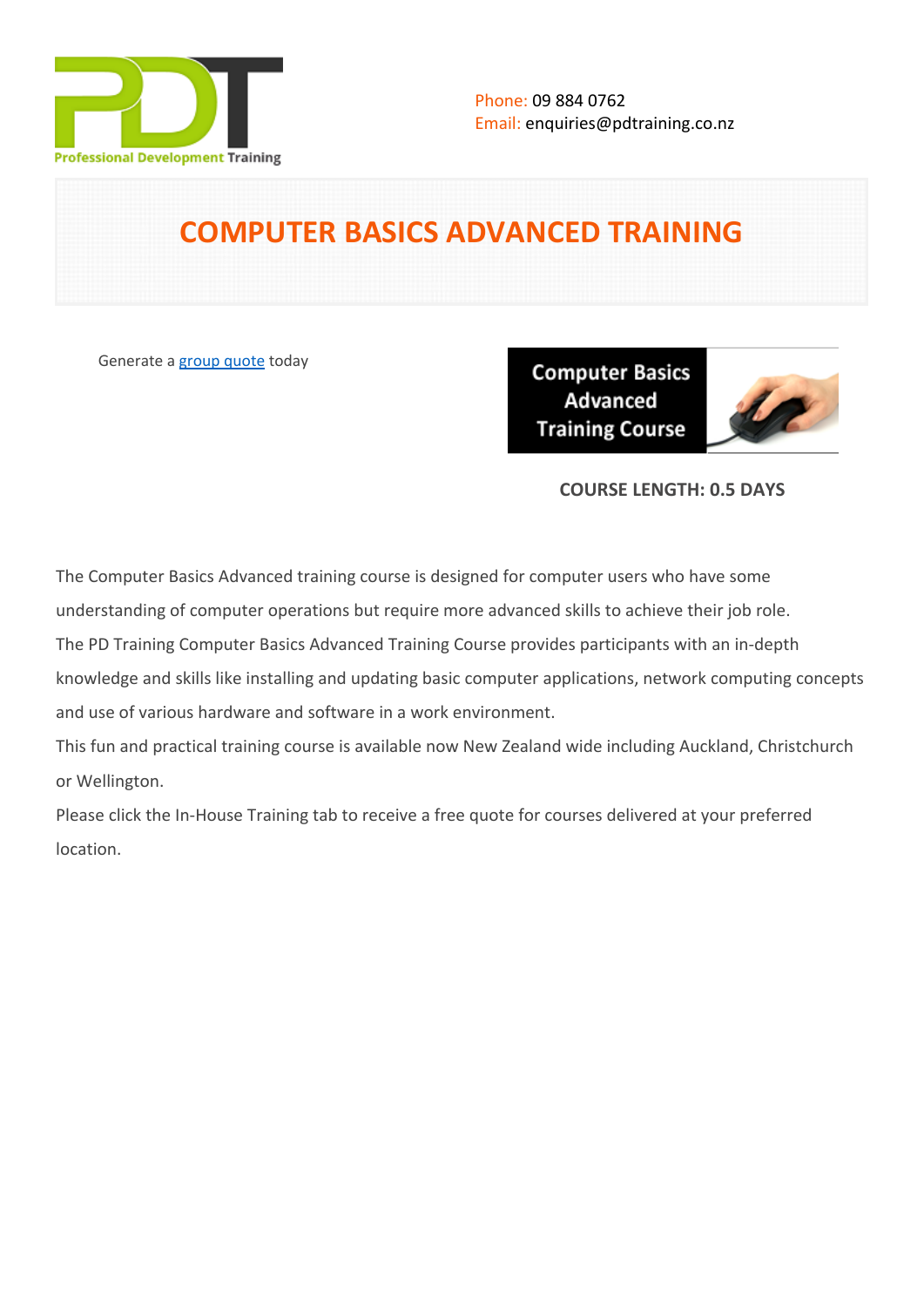#### **COMPUTER BASICS ADVANCED TRAINING COURSE OUTLINE**

#### **FOREWORD**

During this computer basic advanced training course, participants learn to understand how information networks operate, use of and difference between hardware and software, and general computing concepts. Participants also develop skills in using Windows applications such as WordPad, Internet Explorer, NotePad, Paint, Calculator, Task manager, and more.

The course is designed for an easy understanding of the use of important computer operations including operating systems and networking.

#### **OUTCOMES**

This short and comprehensive course is the fastest way to develop a deep understanding and skills to effortlessly use a computer.

#### **After completing this course, participants will have learned to:**

- Use the keyboard, mouse, and Windows desktop
- Understand general computing concepts
- Understand the difference between hardware and software, and how each works
- Understand how information networks operate
- Be aware of security concerns and how to protect your privacy
- **Effectively manage and use files and folders**
- Use the basic Windows applications, including WordPad, NotePad, Task Manager, Calculator, Paint, and Internet Explorer
- Use input, output, and storage devices
- Use operating systems and applications
- Understand legal issues, including licensing of software
- Understand and use networking and Internet basics
- Understand tele-commuting and the electronic world
- Understand ergonomics, safety, and the environment
- Understand malware
- Customise your computer
- Understand and using files and folders
- Use basic Windows applications
- Work with a window
- Work with applications
- Browse the Web

#### **MODULES**

#### **Lesson 1: Getting Started**

The Parking Lot

#### **Lesson 2: Working with Files and Folders**

• The Basics of Files and Folders